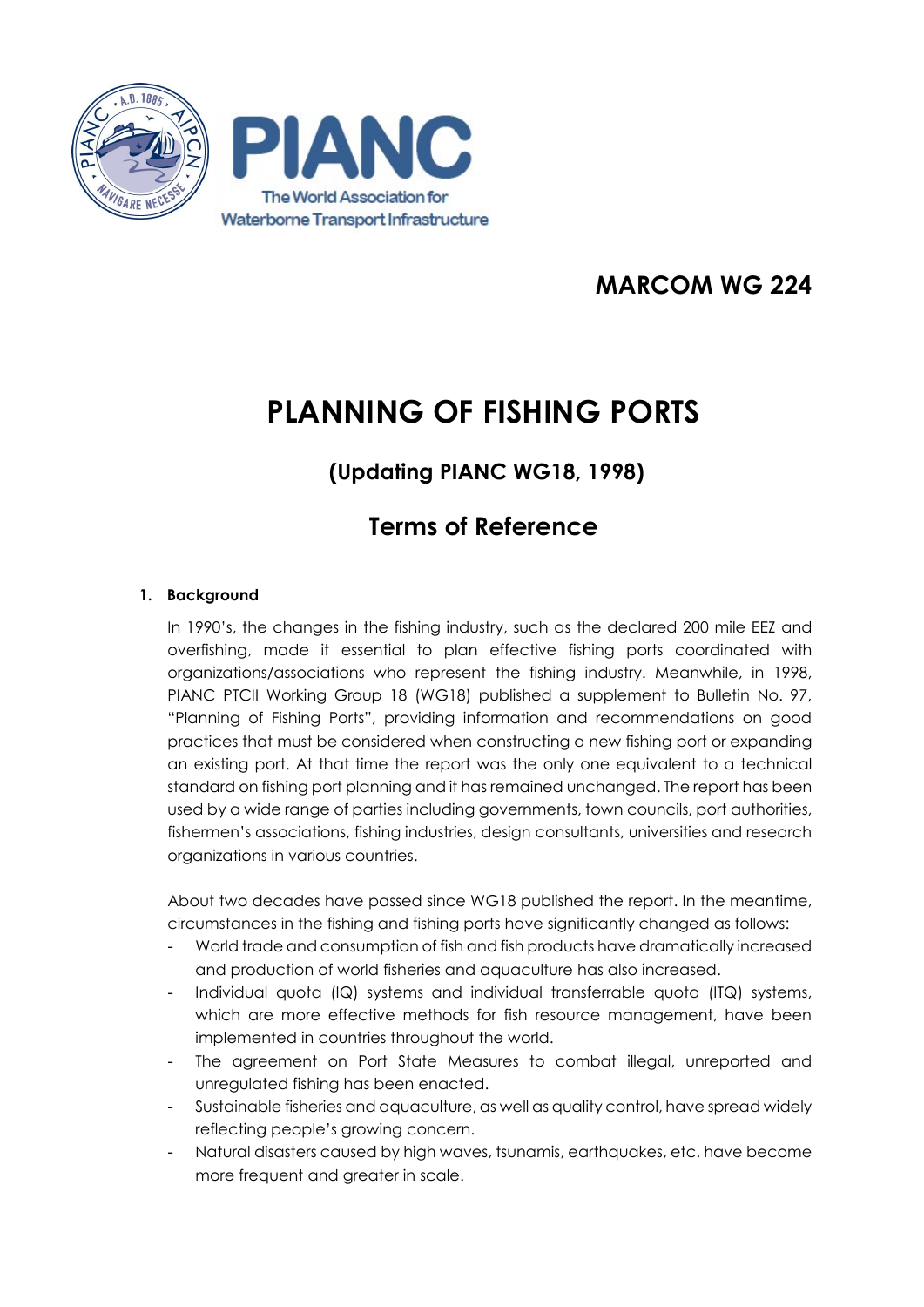- Information and communications technology (ICT) internet, smartphones and tablets - and Internet of Things (IoT) have has been leveraged to operate and manage fishing ports, and especially fish markets.
- The average fishing boat size has increased and the boats are more advanced and need updated infrastructure facilities.

Under these circumstances it is proposed to update the WG18 report.

#### **2. Objectives**

The objective of the proposed Working Group (WG) is to review recently-published technical information and lessons from recent efforts related to the development and management/operation of fishing ports, and then incorporate useful information to the existing PIANC report where appropriate. The needs of users—fishermen, buyers and distributers, etc.—will also be reviewed and incorporated.

#### **3. Earlier Reports to be Reviewed**

Planning of Fishing Ports, PIANC Report of WG18, Supplement to Bulletin No. 97, 1998

Fishing harbour planning, construction and management; Food and Agriculture Organization of the United Nations (FAO), 2010

Other reports suggested by the members of the WG will also be reviewed.

#### **4. Scope**

The steps to realize the aforementioned objectives are as follows:

- (1) Collect and clarify the changes in circumstances and related information which must be considered, including:
- The recent enhancement of fish resource management and growing concern for quality and sustainability, which are significant considerations for fishing port planning
- The infrastructure facilities needed for a modern fleet
- Role and functions of fishing ports in promoting sustainable fish farming
- The heavy financial burden of increased infrastructure and its maintenance on management and owners
- Natural disasters causing frequent, large-scale damage to fishing ports
- The necessity of ensuring the freshness of fish and fish products from the sea to the table in accordance with growing demand throughout the world
- The increased effectiveness of ICT and IoT devices, which can be leveraged in fishing port operation, auctioning or marketing
- (2) Review the WG18 report and identify the topics and their contents which must be updated, including:

Existing topics:

Development of Fishing Port and Resource Planning Policies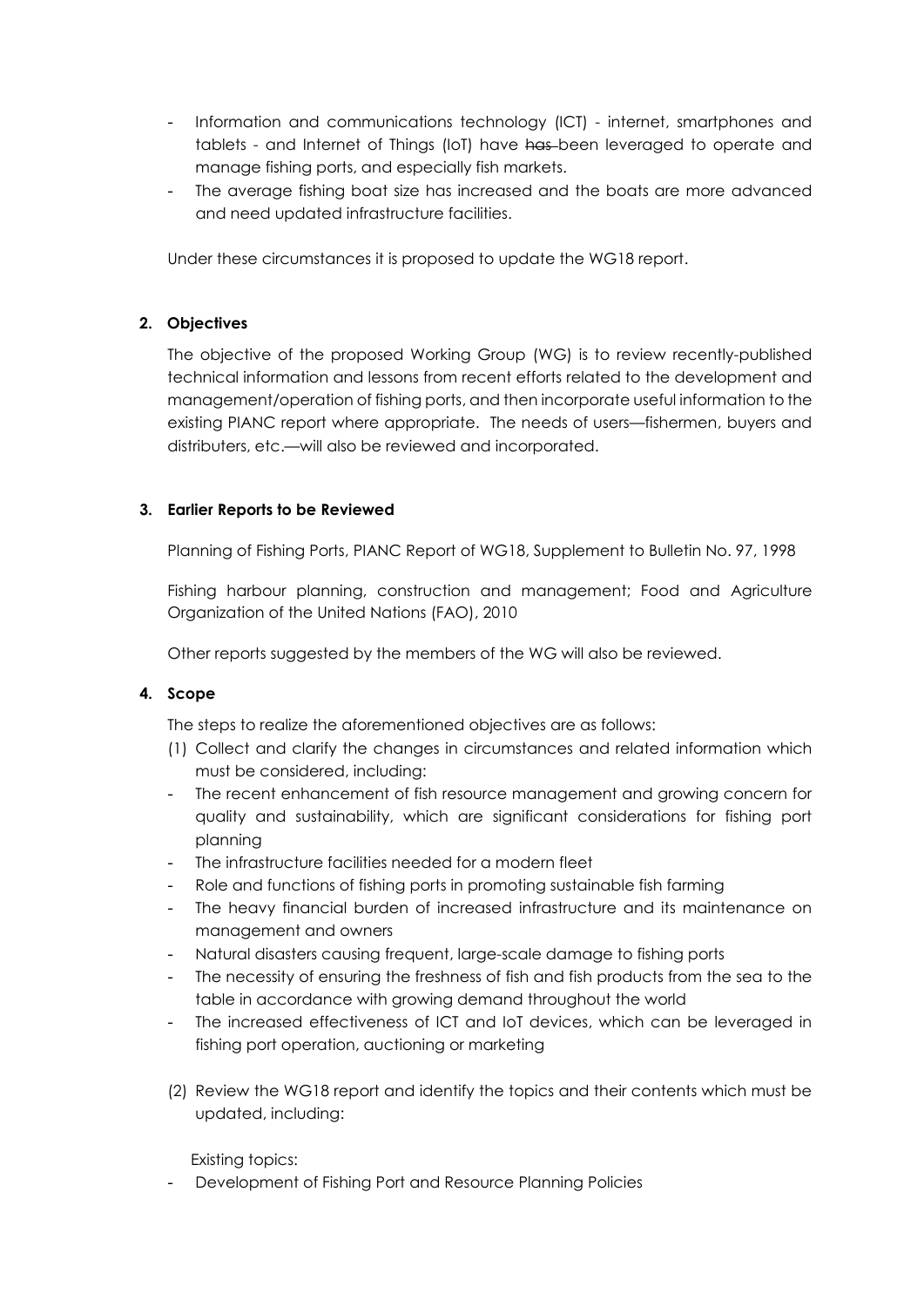- Planning Principles to Ensure Efficient Investment in Ports and in Port Related Infrastructure
- Technology Development for Off-loading, Handling, and Marketing of Fish
- General Guidelines for Auction Halls

Newly proposed topics:

- Disaster-Resilient Ports
- ICT, IoT Utilization in Fishing Port Operation (replacing "Computerization in Fishing Port Operation")
- Maintenance of Fishing Port and Port Facilities
- (3) Consider and incorporate the useful information and recommendations into the report

The report will be written in clear terms for a variety of technical and non-technical readers involved in fishing port planning.

#### **5. Intended Product**

The intended product will be an updated version of the PIANC WG18 report, which will provide information and recommendations to be taken into consideration when constructing a new fishing port or expanding/rehabilitating an existing port. The report is to be suitable for use by a wide range of parties including governments, town councils, port authorities, fishermen's associations, fishing industries, consultants, universities and research organizations. The new report will be produced within two years of the formation of the WG.

#### **6. Working Group Membership**

To facilitate discussion and deliberations and maximize the usefulness of the updated report, members of the Working Group should include representatives/engineers of port authorities/port management bodies, planners/designers of consultancies and governments, researchers of universities and other research organizations, and particularly those with experience of modern fishing ports.

#### **7. Relevance to Countries in Transition**

The updated report will also be useful for countries in transition by providing practical guidance on constructing a new fishing port and expanding or rehabilitating an existing port.

#### **8. Climate Change Considerations**

Although the activity of the working group will not be directly related to climate change issues, references to the use of renewable energy will be included in the report, contributing to the promotion of sustainable practices.

#### **9. Relevance to 17 Sustainable Development Goals of U.N.**

The contents of the report will be related to the 9<sup>th</sup> goal, "Industry, Innovation and Infrastructure" and the 14th goal, "Life below Water." The report will expand knowledge